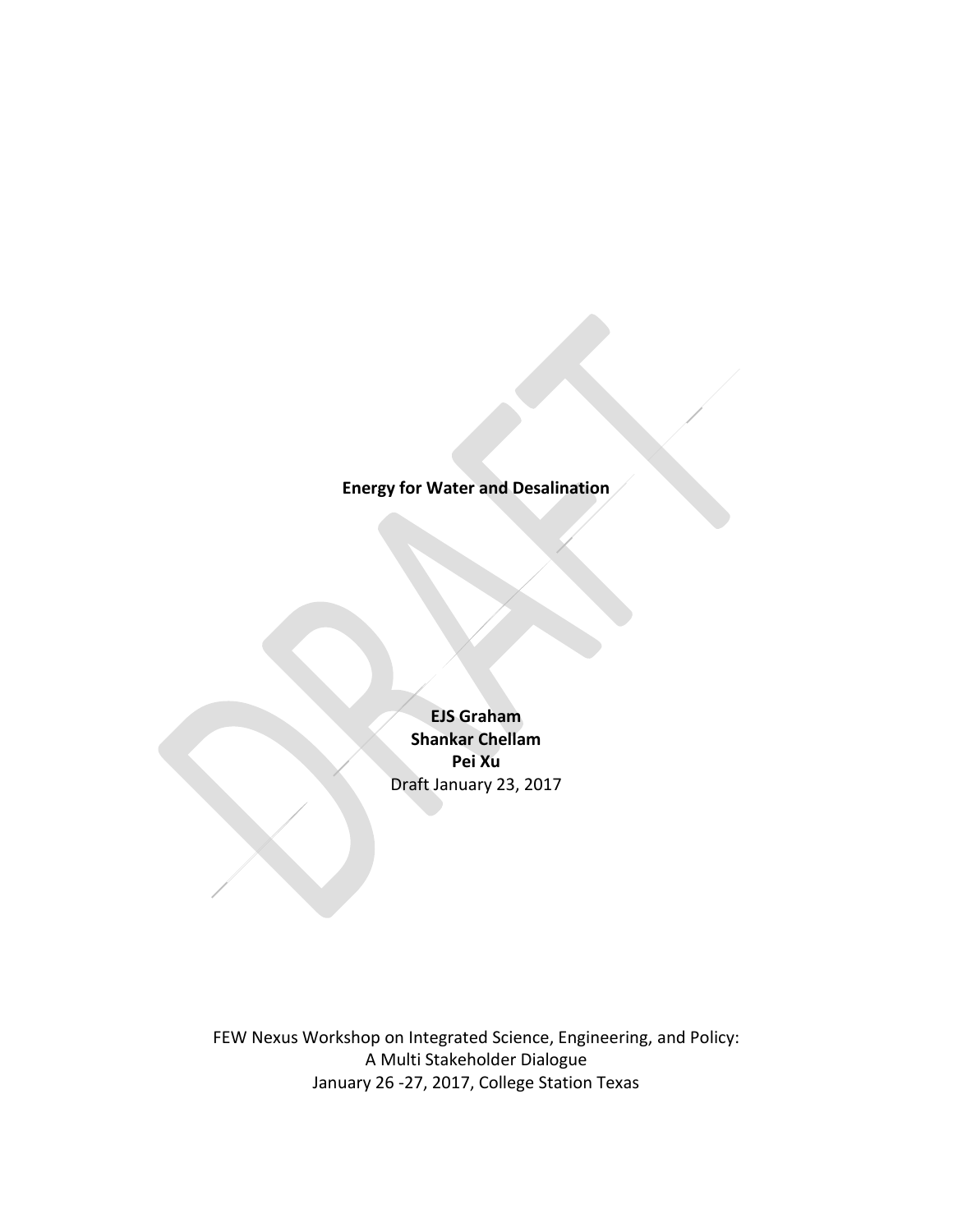#### **Introduction**

Water does not simply appear out of our taps…Energy is needed to source, transport, treat, and condition the water that we use on a daily basis. This "hidden" energy use is significant. DOE reports that the energy used in water supply and wastewater treatment is 0.3 and 0.2 quads per year, respectively [1]. This energy creates a public supply of 44 billion gallons of water per day (bgd) while agriculture uses 137 bgd, consuming 116 bgd [1].

Stresses on our sources of "fresh" water continue to rise as our climate changes and as our extraction and use increases keeping pace with population growth along with agricultural and industrial demand. There is a critical need to develop ways of improving our use of all water sources, including saline, brackish, seawater, and wastewaters, to ease fresh water stress. However, the use of large amounts of energy to extract, transport, treat, and deliver water remains a stumbling block to this effort. Concurrent emissions of carbon, other pollutants, and the high costs associated with treatment and transport are also major challenges. Environmental damage may result from extracting and transporting saline water, and from disposing of the waste products from treatment.

The amount of energy needed to desalinate water has decreased exponentially (see figure) over the last 40 years, a result of improvements in membrane technology and pressure energy capture. Even so, electrical energy can use as much as 50% of the costs for a reverse osmosis desalination plant [2-4]. As such, our opportunities to reduce costs, energy use, and emissions within the plant lie with improvements in capital investments and infrastructure, operations and maintenance (O&M), and labor costs. Automation, cost-benefit analysis, and optimization of water deliveries should be developed. Outside of the plant, there are other opportunities to reduce overall costs, energy use, and emissions.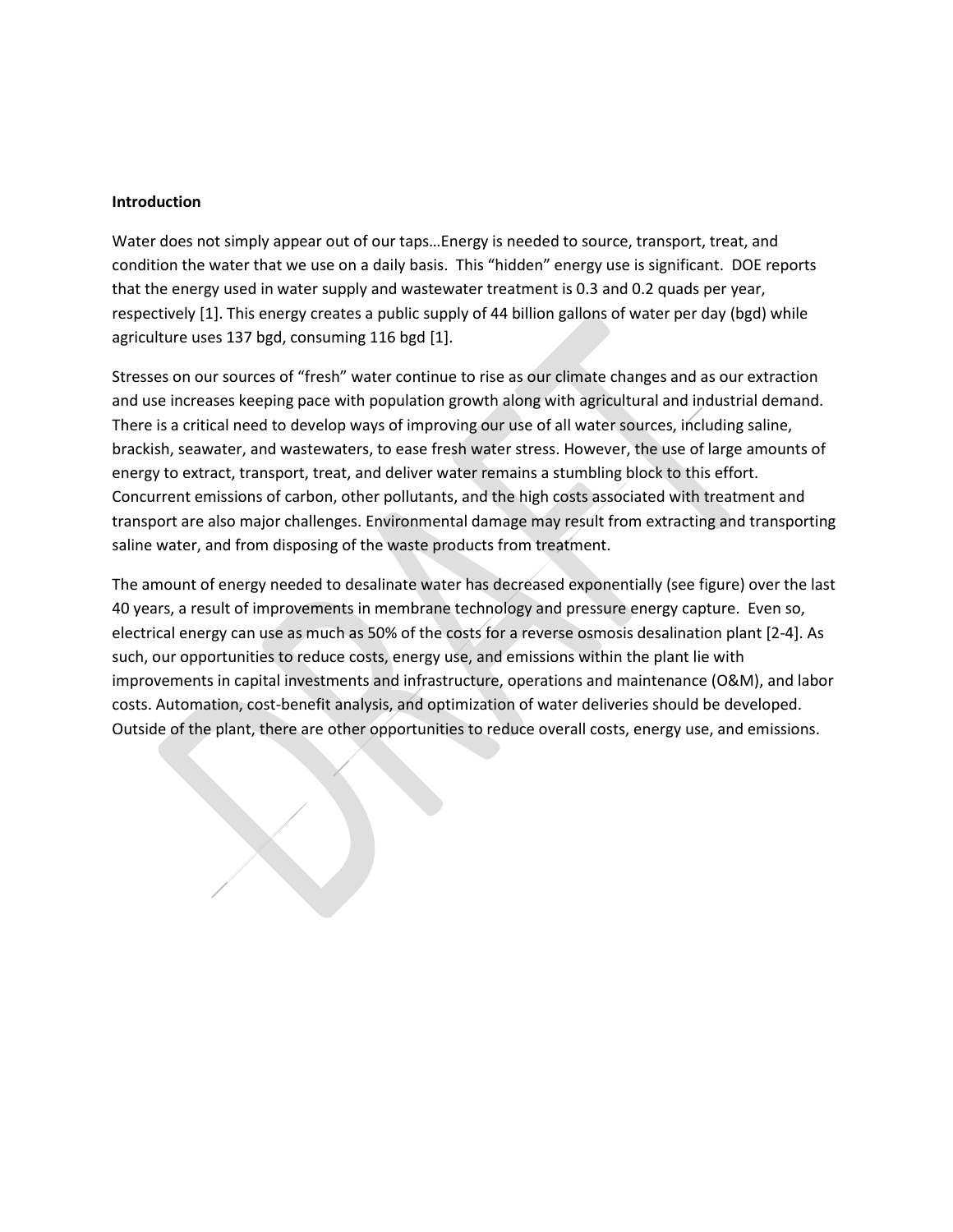

Source: Adapted from Elimelech and Phillip 2011.

Figure 2. Left: Energy input required for reverse osmosis processes since 1970. Right: A pie-chart representing the costs associated with a modern reverse osmosis facility.

We need to look at the "full picture" surrounding desalination. Not only energy reduction in the primary salt-water separation step, but in overall plant costs (including pre- and post-treatment), capital and O&M costs, labor costs, automation needs, environmental costs, and the economics surrounding location and transportation costs associated with acquisition of water, disposal of waste, and utilization of coproducts. This means that there are important linkages between the engineered systems and the natural systems involved. Water sources require widely varying amounts of energy to acquire. For example, in California, the energy intensity of water supply and conveyance can vary from 0 to 14,000 kWh/MG, drinking water distribution varies from 700-1200 kWh/MG, and supplying groundwater for agriculture uses from 500-1500 kWh/MG [5, 6]. Policy communications/development, the economics behind plant construction and the costs to supply water, and social factors (regulations, water rights, utilization patterns, risk perception) are a critical part of the analysis from beginning to end.

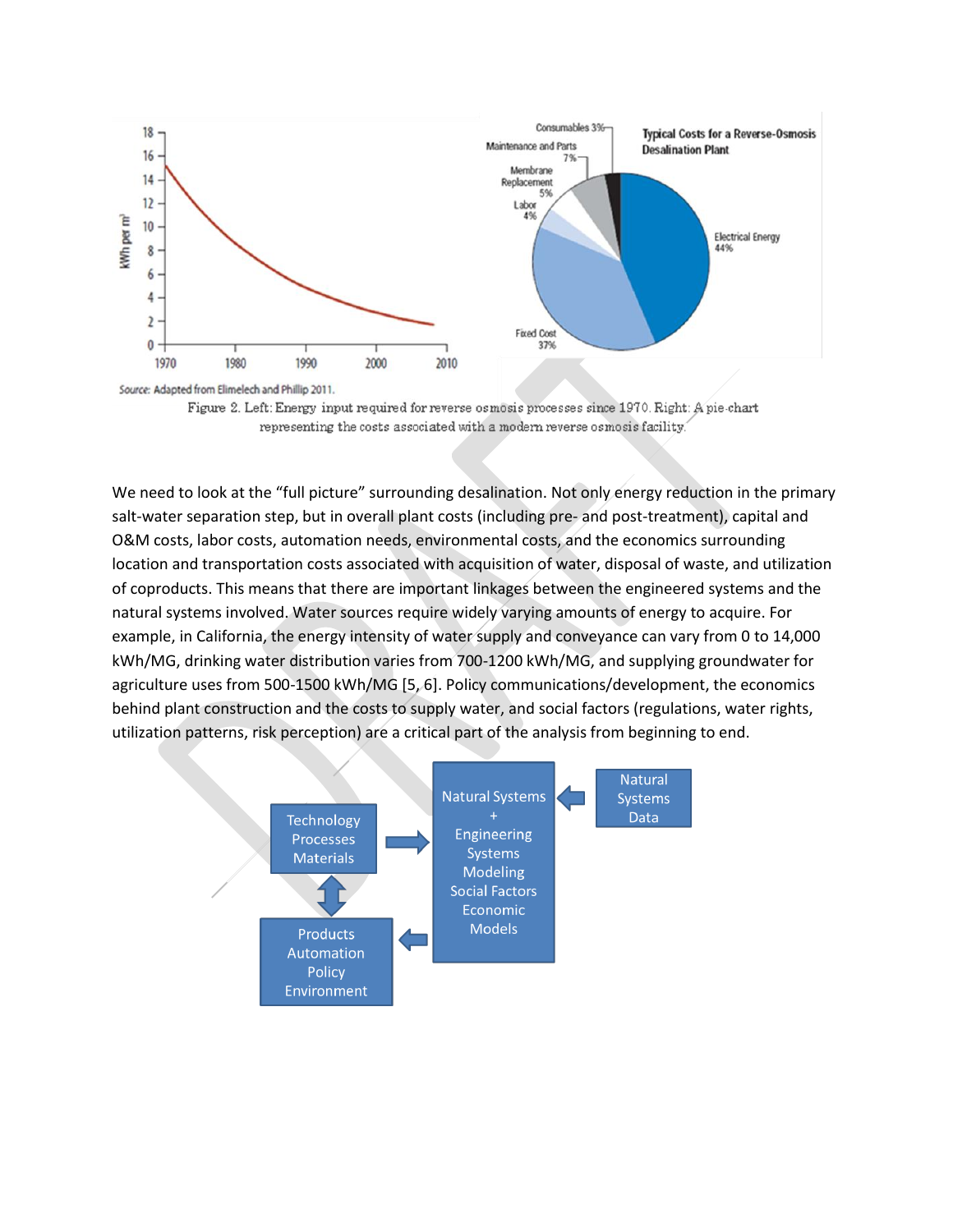## **1. Key Challenges/Research Questions**

Topics include water sourcing, transportation, treatment, and delivery to the consumer.

- Challenges
	- o Identifying "new" water resources
	- o High costs
	- o Intensive energy demand
	- o Environmental impact related to intake, concentrate disposal, and transportation
	- o Membrane fouling and scaling
	- $\circ$  Rural and small communities need cost-effective desalination technologies
	- o How to tailor pre- and post-treatment to specific scenarios?
- Research Questions
	- o Can we identify new resources in optimal locations that require less energy to source/treat/deliver?
	- o Can new technologies reduce treatment costs and energy consumption?
	- $\circ$  How can the pretreatment be improved to reduce membrane fouling and scaling?
	- $\circ$  How can we reduce the costs for concentrate minimization and resources recovery?
	- o What is the relative importance of (hindered) convection, diffusion, and electromigration on contaminant transport and fouling in membranes?
	- o What are the fundamental electrolysis reactions and destabilization mechanisms during electro- and chemical coagulation of impaired waters (e.g. high salinity brackish water, oil-field wastewater, etc.)?
	- $\circ$  How can we recover the maximum energy from treatment, desalination and conditioning processes?
	- o What waters are available in optimal locations for use? What is the best intersection of location, needs, acquisition energy use, treatment energy use, and transportation energy use?
	- o Who will pay for new, advanced systems for sourcing, treatment, and delivery? How much will they be willing to pay? How do we bridge the gap between research discoveries and affordable supply?

# **2. Data/Knowledge Gaps**

- Currently there are many existing processes and new technologies under development. There is a need for a comprehensive database and evaluation of the technical, economic, and practicability of these technologies. The research team at NMSU and CSM has evaluated over 60 technologies and processes for produced water treatment. The database and decision support tool can be updated with new technologies, and develop into a roadmap to estimate short-term and long-term solutions.
- New technologies need to be demonstrated at pilot- and full-scale, and evaluated from a life cycle standpoint.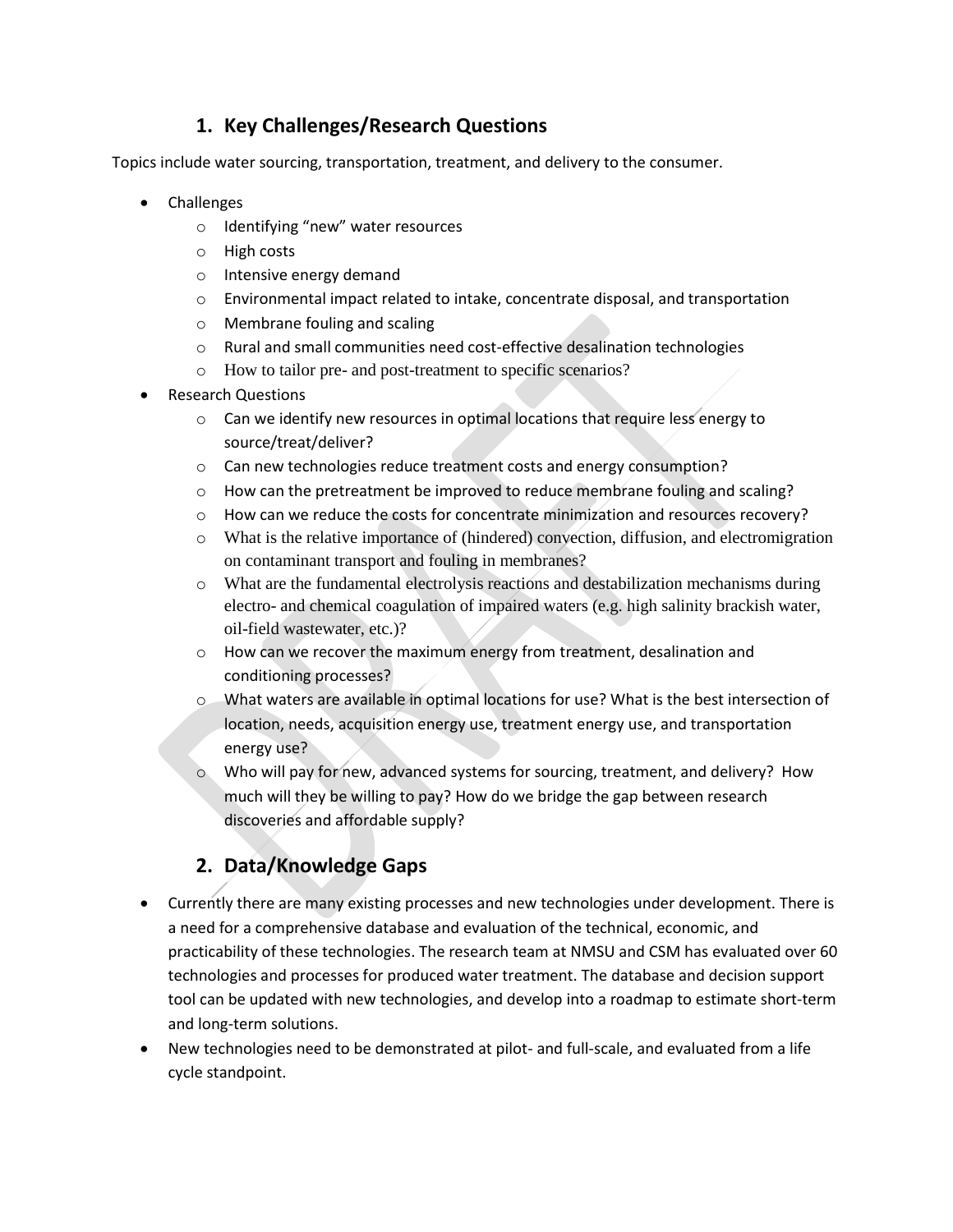Mechanisms of contaminant removal and optimization of membrane and pretreatment operational parameters are needed. Calls for optimization of membrane selectivity [7] over membrane flux are one example of optimization.

## **3. Potential Transformative Solutions Needing More Research**

- New materials and innovative desalination technologies need more research, such as membranes, draw solutions for forward osmosis, and highly conductive and porous electrode materials for capacitive deionization.
- Nanotechnologies have developed rapidly and can be transformative solutions for water treatment processes, such as graphene membranes. Nanomaterials can also be used to modify commercially available membranes, which could be a short-term solutions to enhance desalination efficiency.
- \* The appropriate implementation of technologies for treatment of impaired waters need to be rigorously evaluated. For example, nanofiltration is a low-pressure alternative to reverse osmosis, which is feasible when divalent (or trivalent) ions and organic matter are predominant contaminants that need to be removed. Another treatment technique that is well-suited for small, on-site applications is (electro)coagulation. Electrolytic oxidation of elemental aluminum or iron releases coagulant precursors that can effectively purify several classes of impaired waters. However, their application to brackish water, flowback/produced water, and wastewater reclamation needs to be established along with developing a mechanistic understanding of associated transport phenomena including fouling and passivation.
- Development of linked natural-engineered systems to optimize sourcing, treatment, and delivery while minimizing energy use, waste creation (including carbon emissions), and disposal costs. Minimize the cost to the user while improving the total delivery system

## **4. Impacts on Science and Society**

Our ability to utilize low-quality water supplies is becoming a necessity, and reality, due to pressures on existing freshwater supplies and drought conditions thought to be induced by a changing climate. The proposed research address the development and effective implementation of energy-efficient, advanced technologies to source, purify, and deliver what were highly impaired waters as clean water resources for multiple uses.

### **References Section**

- 1. DOE, *The Water-Energy Nexus: Challenges and Opportunities*. 2014, Department of Energy: Washington, DC. p. 240 pp.
- 2. Cooley, H., Gleick, Peter H., *Desalination, With a Grain of Salt-A California Perspective*. 2006, The Pacific Institute: Oakland, CA.
- 3. Technology, C.o.A.D. and N.R. Council, *Desalination: A National Perspective*. 2008: The National Academies Press.
- 4. Elimelech, M. and W.A. Phillip, *The Future of Seawater Desalination: Energy, Technology, and the Environment.* Science, 2011. **333**(6043): p. 712-717.